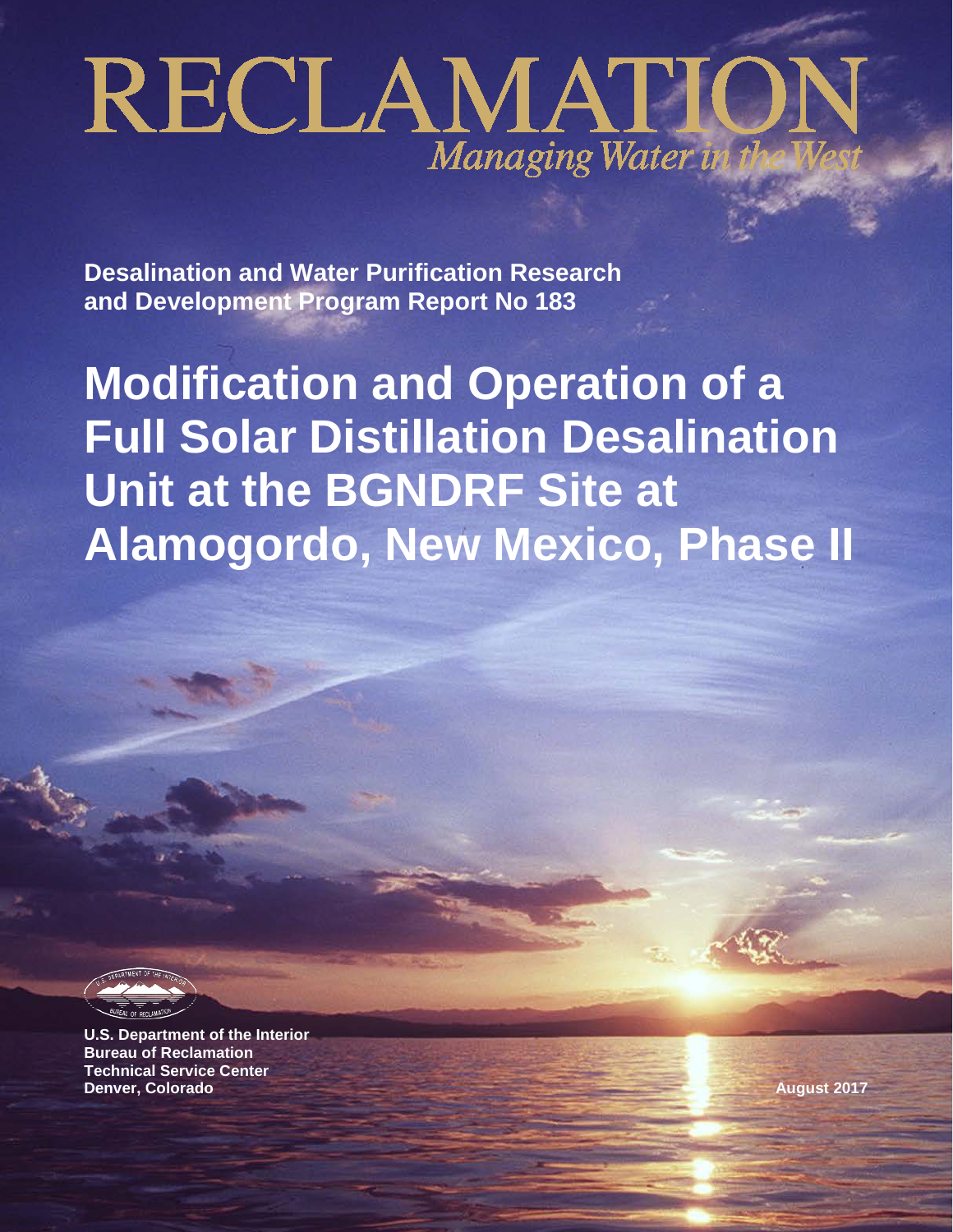|                              |                                                        |           | <b>REPORT DOCUMENTATION PAGE</b>                                                                                                                             |            | Form Approved<br>OMB No. 0704-0188                                                                                                                                                                                                                                                                                                                                                                                                                                                                                                                                                                                                                                                                                                                                                                   |
|------------------------------|--------------------------------------------------------|-----------|--------------------------------------------------------------------------------------------------------------------------------------------------------------|------------|------------------------------------------------------------------------------------------------------------------------------------------------------------------------------------------------------------------------------------------------------------------------------------------------------------------------------------------------------------------------------------------------------------------------------------------------------------------------------------------------------------------------------------------------------------------------------------------------------------------------------------------------------------------------------------------------------------------------------------------------------------------------------------------------------|
|                              |                                                        |           | comply with a collection of information if it does not display a currently valid OMB control number.<br>PLEASE DO NOT RETURN YOUR FORM TO THE ABOVE ADDRESS. |            | The public reporting burden for this collection of information is estimated to average 1 hour per response, including the time for reviewing instructions, searching existing data sources, gathering<br>and maintaining the data needed, and completing and reviewing the collection of information. Send comments regarding this burden estimate or any other aspect of this collection of information,<br>including suggestions for reducing the burden, to Department of Defense, Washington Headquarters Services, Directorate for Information Operations and Reports (0704-0188), 1215 Jefferson<br>Davis Highway, Suite 1204, Arlington, VA 22202-4302. Respondents should be aware that notwithstanding any other provision of law, no person shall be subject to any penalty for failing to |
|                              | 1. REPORT DATE (DD-MM-YYYY)                            |           | 2. REPORT TYPE                                                                                                                                               |            | 3. DATES COVERED (From - To)                                                                                                                                                                                                                                                                                                                                                                                                                                                                                                                                                                                                                                                                                                                                                                         |
| August 2017                  |                                                        | Final     |                                                                                                                                                              |            | 2015                                                                                                                                                                                                                                                                                                                                                                                                                                                                                                                                                                                                                                                                                                                                                                                                 |
| 4. TITLE AND SUBTITLE        |                                                        |           |                                                                                                                                                              |            | 5a. CONTRACT NUMBER                                                                                                                                                                                                                                                                                                                                                                                                                                                                                                                                                                                                                                                                                                                                                                                  |
|                              |                                                        |           | Modification and Operation of a Full Solar Distillation Desalination Unit at                                                                                 |            | Agreement No. R13AC80024                                                                                                                                                                                                                                                                                                                                                                                                                                                                                                                                                                                                                                                                                                                                                                             |
|                              | the BGNDRF Site at Alamogordo, New Mexico, Phase II    |           |                                                                                                                                                              |            |                                                                                                                                                                                                                                                                                                                                                                                                                                                                                                                                                                                                                                                                                                                                                                                                      |
|                              |                                                        |           |                                                                                                                                                              |            | 5b. GRANT NUMBER                                                                                                                                                                                                                                                                                                                                                                                                                                                                                                                                                                                                                                                                                                                                                                                     |
|                              |                                                        |           |                                                                                                                                                              |            | 5c. PROGRAM ELEMENT NUMBER                                                                                                                                                                                                                                                                                                                                                                                                                                                                                                                                                                                                                                                                                                                                                                           |
| 6. AUTHOR(S)                 |                                                        |           |                                                                                                                                                              |            | 5d. PROJECT NUMBER                                                                                                                                                                                                                                                                                                                                                                                                                                                                                                                                                                                                                                                                                                                                                                                   |
|                              | Hill Kemp, CEO and Inventor                            |           |                                                                                                                                                              |            |                                                                                                                                                                                                                                                                                                                                                                                                                                                                                                                                                                                                                                                                                                                                                                                                      |
|                              |                                                        |           |                                                                                                                                                              |            | 5e. TASK NUMBER                                                                                                                                                                                                                                                                                                                                                                                                                                                                                                                                                                                                                                                                                                                                                                                      |
|                              |                                                        |           |                                                                                                                                                              |            | 5f. WORK UNIT NUMBER                                                                                                                                                                                                                                                                                                                                                                                                                                                                                                                                                                                                                                                                                                                                                                                 |
|                              |                                                        |           |                                                                                                                                                              |            |                                                                                                                                                                                                                                                                                                                                                                                                                                                                                                                                                                                                                                                                                                                                                                                                      |
| <b>Suns River</b>            |                                                        |           | 7. PERFORMING ORGANIZATION NAME(S) AND ADDRESS(ES)                                                                                                           |            | 8. PERFORMING ORGANIZATION REPORT<br><b>NUMBER</b>                                                                                                                                                                                                                                                                                                                                                                                                                                                                                                                                                                                                                                                                                                                                                   |
| P.O. Box 854                 |                                                        |           |                                                                                                                                                              |            |                                                                                                                                                                                                                                                                                                                                                                                                                                                                                                                                                                                                                                                                                                                                                                                                      |
|                              | Many, Louisiana 71449, USA                             |           |                                                                                                                                                              |            |                                                                                                                                                                                                                                                                                                                                                                                                                                                                                                                                                                                                                                                                                                                                                                                                      |
| www.suns-river.com           |                                                        |           |                                                                                                                                                              |            |                                                                                                                                                                                                                                                                                                                                                                                                                                                                                                                                                                                                                                                                                                                                                                                                      |
| hill@suns-river.com          |                                                        |           |                                                                                                                                                              |            |                                                                                                                                                                                                                                                                                                                                                                                                                                                                                                                                                                                                                                                                                                                                                                                                      |
|                              |                                                        |           |                                                                                                                                                              |            |                                                                                                                                                                                                                                                                                                                                                                                                                                                                                                                                                                                                                                                                                                                                                                                                      |
|                              |                                                        |           | 9. SPONSORING/MONITORING AGENCY NAME(S) AND ADDRESS(ES)                                                                                                      |            | 10. SPONSOR/MONITOR'S ACRONYM(S)                                                                                                                                                                                                                                                                                                                                                                                                                                                                                                                                                                                                                                                                                                                                                                     |
| <b>Bureau of Reclamation</b> |                                                        |           |                                                                                                                                                              |            | Reclamation                                                                                                                                                                                                                                                                                                                                                                                                                                                                                                                                                                                                                                                                                                                                                                                          |
|                              | U.S. Department of the Interior                        |           |                                                                                                                                                              |            |                                                                                                                                                                                                                                                                                                                                                                                                                                                                                                                                                                                                                                                                                                                                                                                                      |
| Denver Federal Center        |                                                        |           |                                                                                                                                                              |            | 11. SPONSOR/MONITOR'S REPORT<br>NUMBER(S)                                                                                                                                                                                                                                                                                                                                                                                                                                                                                                                                                                                                                                                                                                                                                            |
|                              | PO Box 25007, Denver, CO 80225-0007                    |           |                                                                                                                                                              |            | DWPR Report No. 183                                                                                                                                                                                                                                                                                                                                                                                                                                                                                                                                                                                                                                                                                                                                                                                  |
|                              |                                                        |           |                                                                                                                                                              |            |                                                                                                                                                                                                                                                                                                                                                                                                                                                                                                                                                                                                                                                                                                                                                                                                      |
|                              | 12. DISTRIBUTION/AVAILABILITY STATEMENT                |           |                                                                                                                                                              |            |                                                                                                                                                                                                                                                                                                                                                                                                                                                                                                                                                                                                                                                                                                                                                                                                      |
|                              |                                                        |           | Available from the National Technical Information Service,                                                                                                   |            |                                                                                                                                                                                                                                                                                                                                                                                                                                                                                                                                                                                                                                                                                                                                                                                                      |
|                              |                                                        |           | Operations Division, 5285 Port Royal Road, Springfield VA 22161                                                                                              |            |                                                                                                                                                                                                                                                                                                                                                                                                                                                                                                                                                                                                                                                                                                                                                                                                      |
|                              |                                                        |           |                                                                                                                                                              |            |                                                                                                                                                                                                                                                                                                                                                                                                                                                                                                                                                                                                                                                                                                                                                                                                      |
|                              | <b>13. SUPPLEMENTARY NOTES</b>                         |           |                                                                                                                                                              |            |                                                                                                                                                                                                                                                                                                                                                                                                                                                                                                                                                                                                                                                                                                                                                                                                      |
|                              |                                                        |           | Online at https://www.usbr.gov/research/dwpr/DWPR_Reports.html                                                                                               |            |                                                                                                                                                                                                                                                                                                                                                                                                                                                                                                                                                                                                                                                                                                                                                                                                      |
| 14. ABSTRACT                 |                                                        |           |                                                                                                                                                              |            |                                                                                                                                                                                                                                                                                                                                                                                                                                                                                                                                                                                                                                                                                                                                                                                                      |
|                              |                                                        |           |                                                                                                                                                              |            | Phase I tested Suns River Solar Desalination process and identified several areas for further exploration and testing. Phase II                                                                                                                                                                                                                                                                                                                                                                                                                                                                                                                                                                                                                                                                      |
|                              |                                                        |           |                                                                                                                                                              |            | tested a design change from a single large structure to modular structures designed and sized to facilitate larger production and                                                                                                                                                                                                                                                                                                                                                                                                                                                                                                                                                                                                                                                                    |
|                              |                                                        |           |                                                                                                                                                              |            | multi-modal container shipping and several process improvement. The updated Suns River Solar Still operated with nighttime                                                                                                                                                                                                                                                                                                                                                                                                                                                                                                                                                                                                                                                                           |
|                              |                                                        |           |                                                                                                                                                              |            | recovery of distillate from heated cooling water resulting in regeneration of the next day's cooling water is a process which can                                                                                                                                                                                                                                                                                                                                                                                                                                                                                                                                                                                                                                                                    |
|                              | serve water needs for a family or a group of families. |           |                                                                                                                                                              |            |                                                                                                                                                                                                                                                                                                                                                                                                                                                                                                                                                                                                                                                                                                                                                                                                      |
|                              |                                                        |           |                                                                                                                                                              |            |                                                                                                                                                                                                                                                                                                                                                                                                                                                                                                                                                                                                                                                                                                                                                                                                      |
| <b>15. SUBJECT TERMS</b>     |                                                        |           |                                                                                                                                                              |            |                                                                                                                                                                                                                                                                                                                                                                                                                                                                                                                                                                                                                                                                                                                                                                                                      |
| solar, desalination, still   |                                                        |           |                                                                                                                                                              |            |                                                                                                                                                                                                                                                                                                                                                                                                                                                                                                                                                                                                                                                                                                                                                                                                      |
|                              | 16. SECURITY CLASSIFICATION OF:                        |           | 17. LIMITATION                                                                                                                                               | 18. NUMBER | 19a. NAME OF RESPONSIBLE PERSON                                                                                                                                                                                                                                                                                                                                                                                                                                                                                                                                                                                                                                                                                                                                                                      |
|                              |                                                        |           | OF ABSTRACT                                                                                                                                                  | OF PAGES   | Katie Guerra                                                                                                                                                                                                                                                                                                                                                                                                                                                                                                                                                                                                                                                                                                                                                                                         |
| a. REPORT                    | b. ABSTRACT                                            | THIS PAGE |                                                                                                                                                              |            | 19b. TELEPHONE NUMBER (Include area code)                                                                                                                                                                                                                                                                                                                                                                                                                                                                                                                                                                                                                                                                                                                                                            |
| U                            | U                                                      | U         |                                                                                                                                                              |            | 303-445-2013                                                                                                                                                                                                                                                                                                                                                                                                                                                                                                                                                                                                                                                                                                                                                                                         |
|                              |                                                        |           |                                                                                                                                                              |            |                                                                                                                                                                                                                                                                                                                                                                                                                                                                                                                                                                                                                                                                                                                                                                                                      |
|                              |                                                        |           |                                                                                                                                                              |            | Standard Form 298 (Rev. 8/98)                                                                                                                                                                                                                                                                                                                                                                                                                                                                                                                                                                                                                                                                                                                                                                        |

**Standard Form 298** (Rev. 8/98)<br>Prescribed by ANSI Std. Z39.18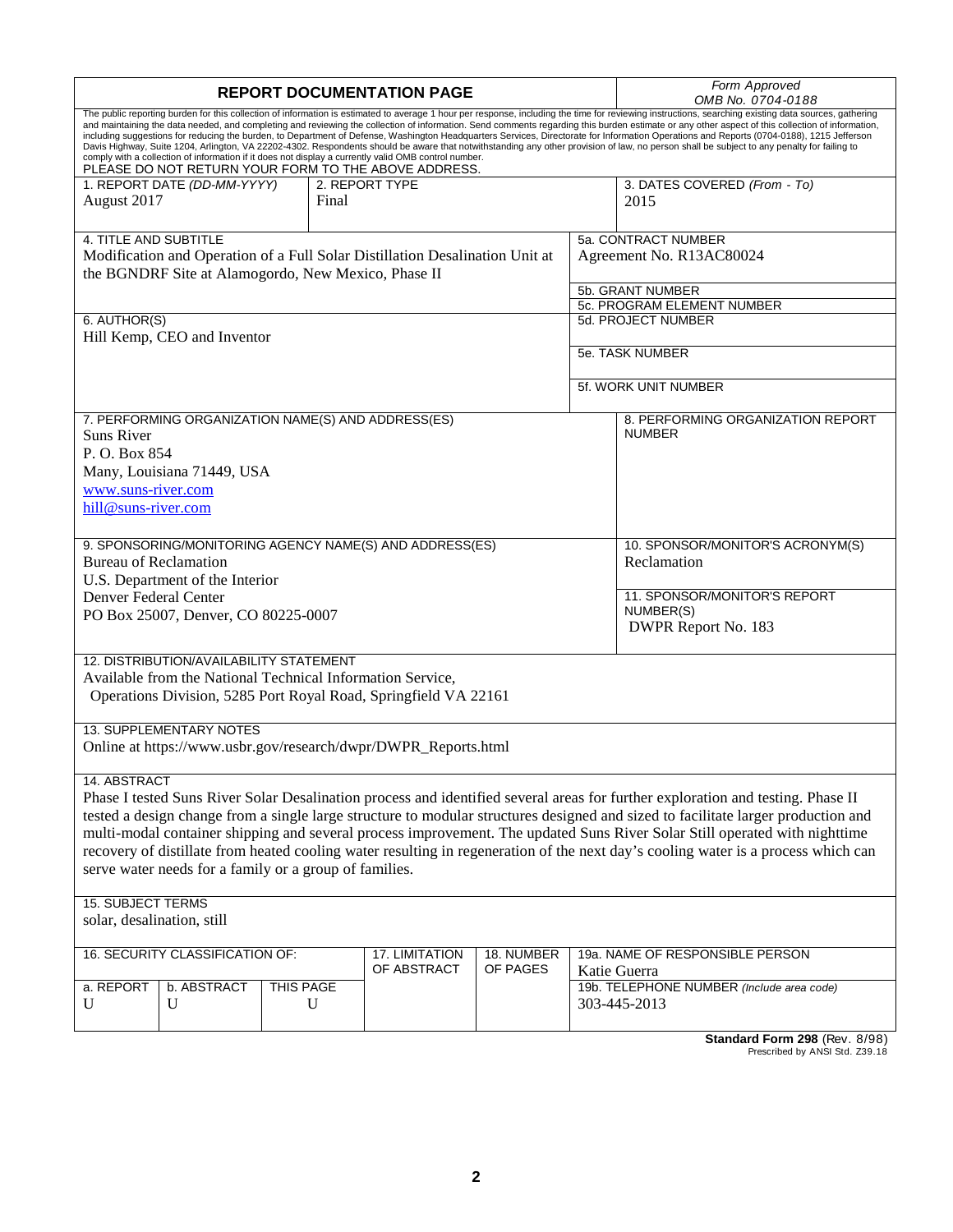**Desalination and Water Purification Research and Development Program Report No. 183**

# **Modification and Operation of a Full Solar Distillation Desalination Unit at the BGNDRF Site at Alamogordo, New Mexico, Phase II**

**Prepared for the Bureau of Reclamation Under Agreement No. R13AC80024**

*by*

**Hill Kemp, Suns River**



**U.S. Department of the Interior Bureau of Reclamation Technical Service Center Denver, Colorado August 2017**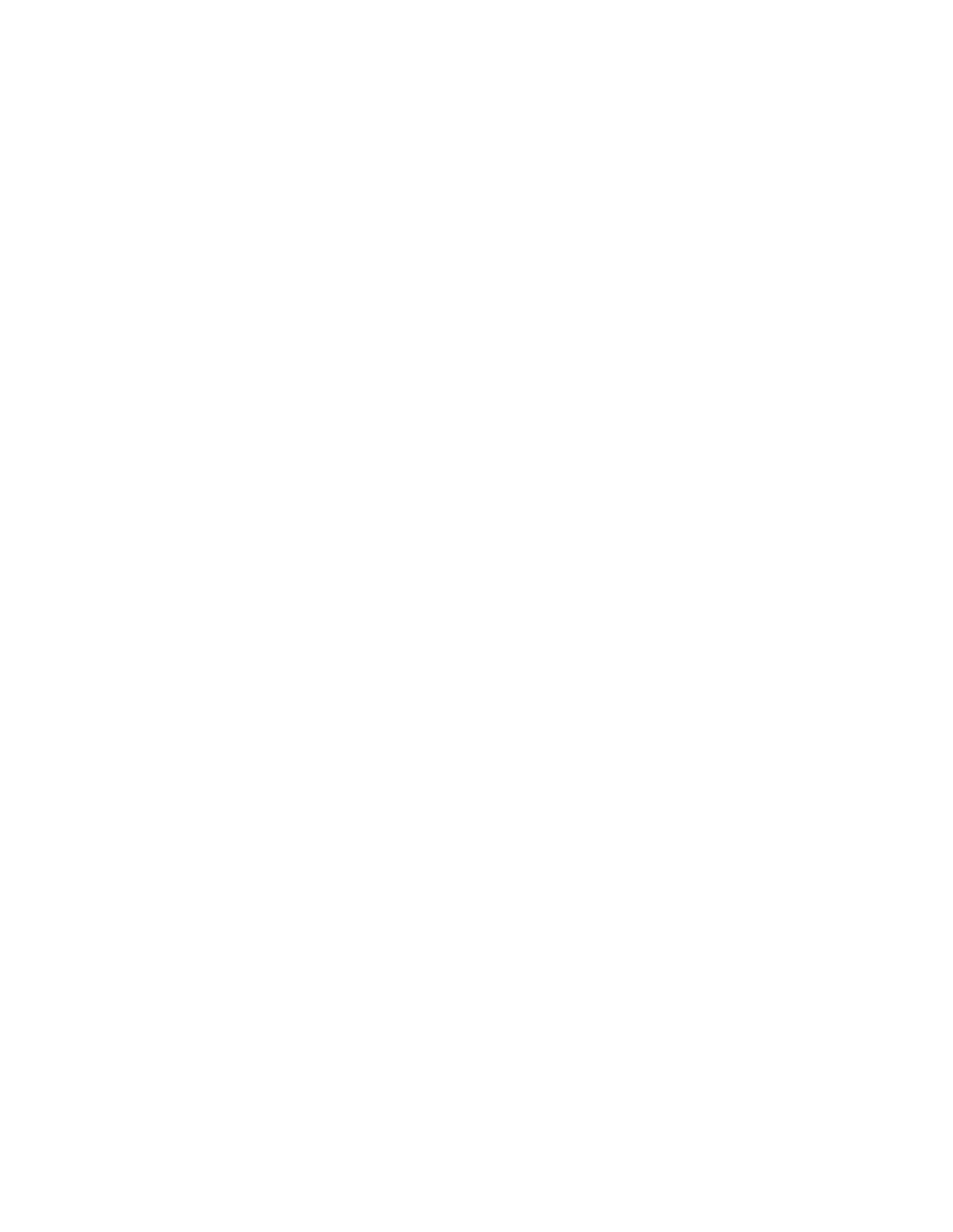# **Mission Statements**

The U.S. Department of the Interior protects America's natural resources and heritage, honors our cultures and tribal communities, and supplies the energy to power our future.

The mission of the Bureau of Reclamation is to manage, develop, and protect water and related resources in an environmentally and economically sound manner in the interest of the American public.

# **Disclaimer**

The views, analysis, recommendations, and conclusions in this report are those of the authors and do not represent official or unofficial policies or opinions of the United States Government, and the United States takes no position with regard to any findings, conclusions, or recommendations made. As such, mention of trade names or commercial products does not constitute their endorsement by the United States Government.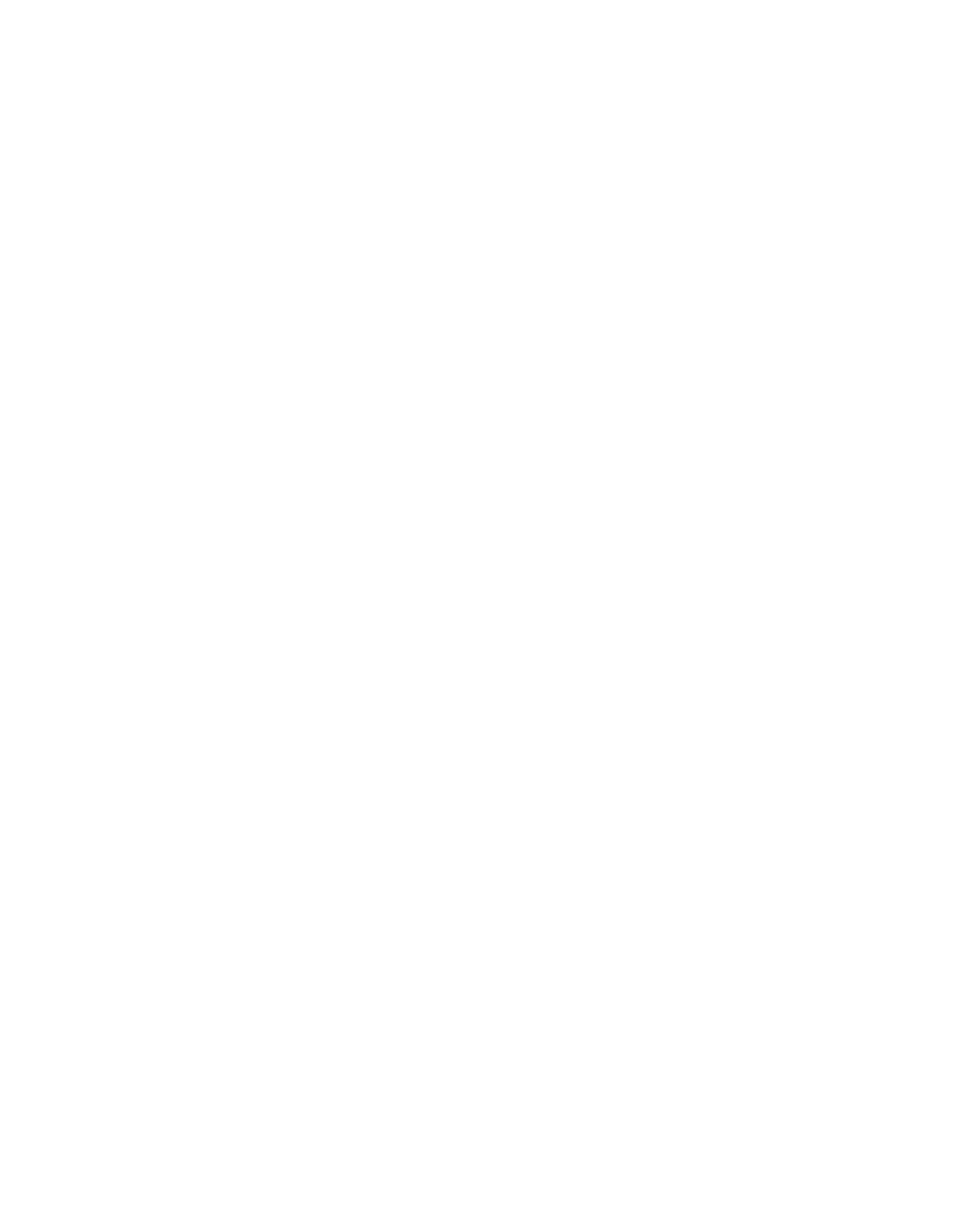# **Acronyms and Abbreviations**

|             | Reclamation Bureau of Reclamation |
|-------------|-----------------------------------|
| <b>TDS</b>  | total dissolved solids            |
| <b>UTEP</b> | University of Texas, El Paso      |
| ZLD.        | Zero Liquid Discharge             |

# **Measurements**

| $^{\circ}$ F  | degree Fahrenheit       |
|---------------|-------------------------|
| <b>PPM</b>    | parts per million       |
| liters/ $m^2$ | liters per square meter |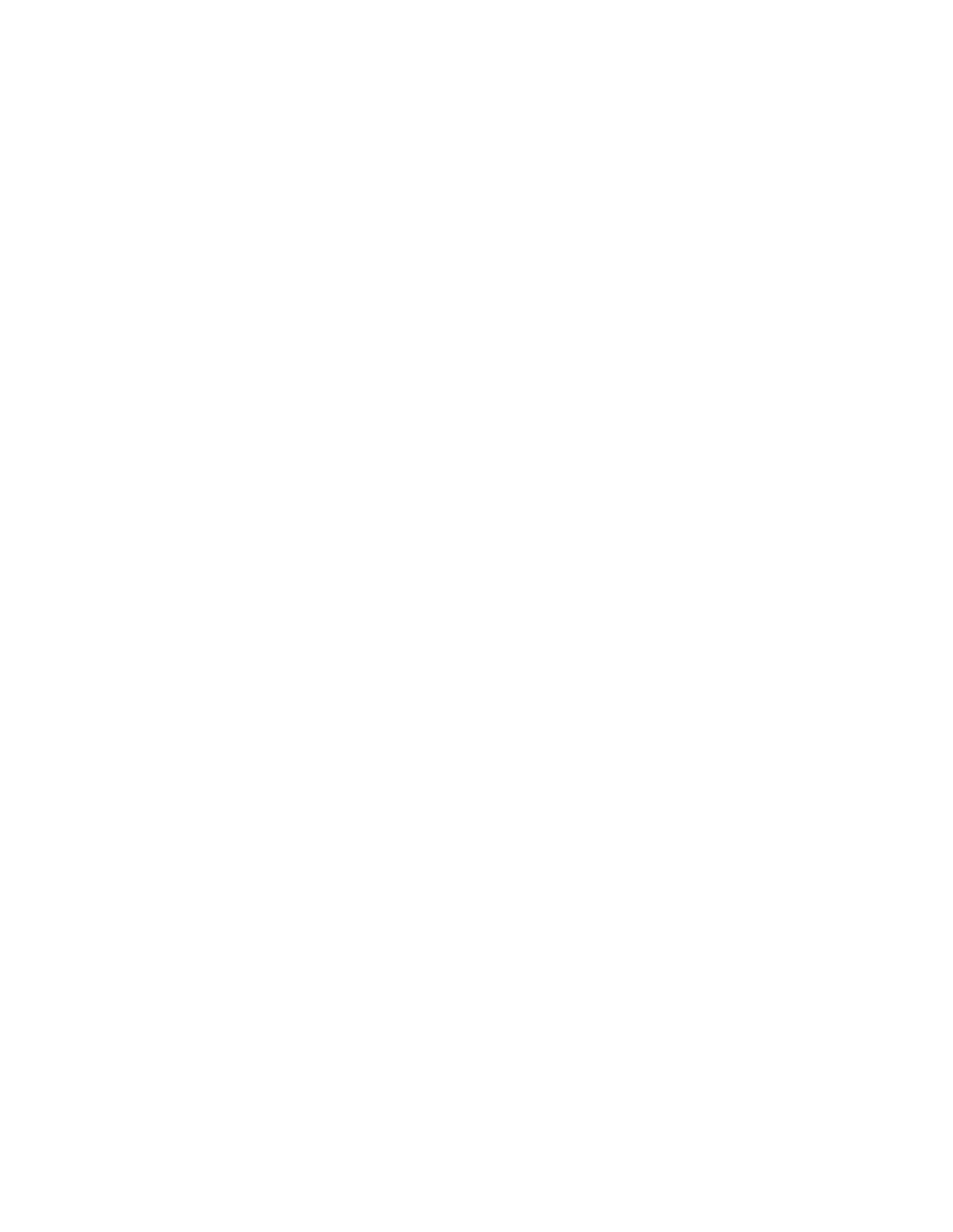# **Contents**

### Page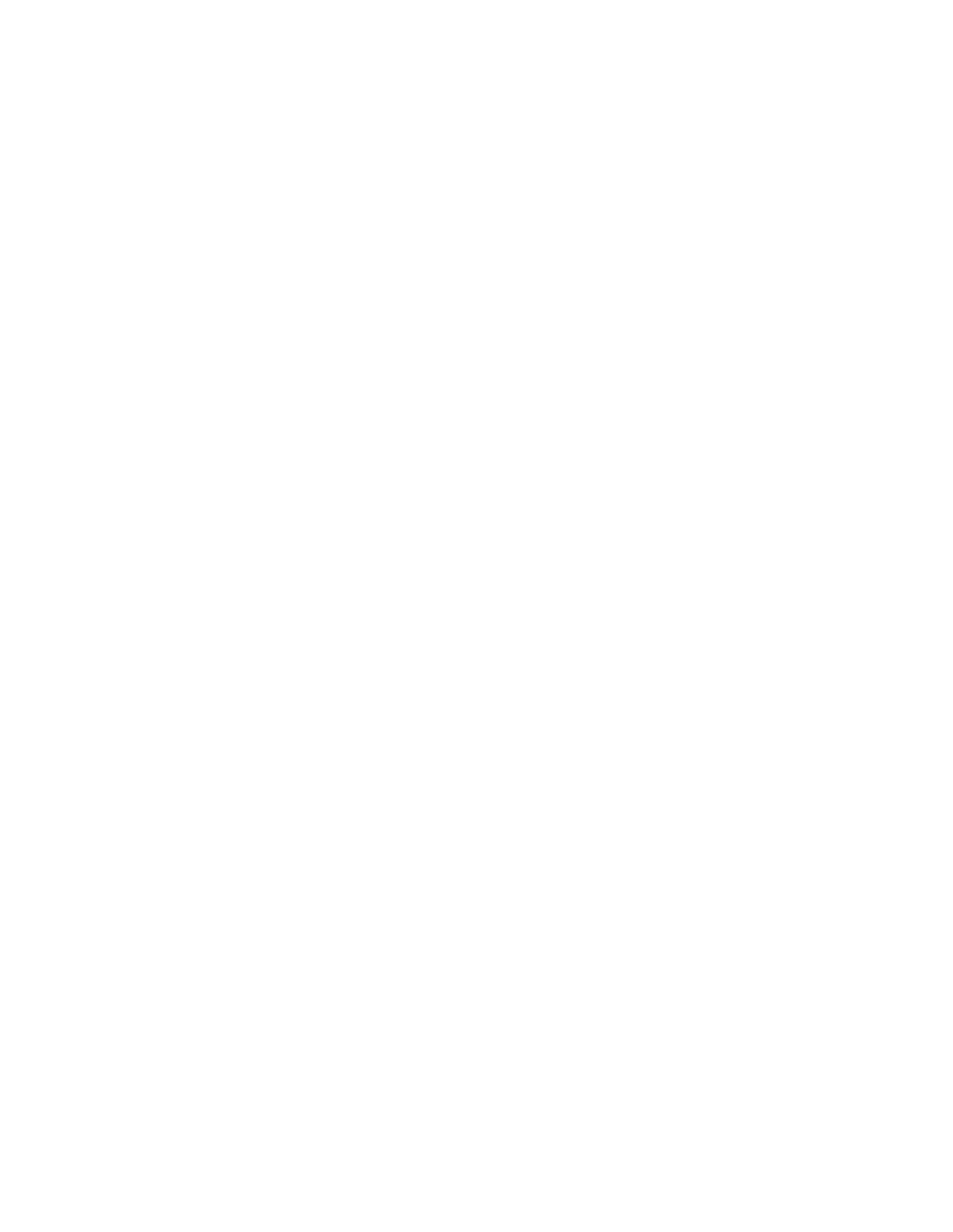# <span id="page-10-0"></span>**Executive Summary**

Activities under this Reclamation Desalination and Water Purification Research Program began with a thorough review of engineering design and construction of solar stills featuring solar powered Multi-Stage Flash. It became clear that changing from one large structure to modular systems sized for mass manufacturing and transport would provide a more economical, long-term design.

In an earlier phase of this research (conducted under a separate agreement), operating the first 5.5 square meter module indicated some areas for improvement. In this second phase, we tested a second module, which was designed for better performance and lower cost. Initial operation with both modules showed performance close to target: with interior temperatures more than 60 degrees Fahrenheit (°F) above ambient temperatures produced over 10 liters/square meter of product water.

The process was outfitted with simple timers to handle 24-hour operation and ran for 13 days uninterrupted in 2014, ending only for the July 4 long holiday weekend. Operations in August, September and October were heavily blocked by monsoon clouds, rain and flooding. Operations were suspended in mid-October because of requirements of the *Securing Water for Food Desal* Prize.

The second effect, used to recover additional distillate from daytime solar heated cooling water overnight was tested in several configurations. The most effective configuration used an internal circulating fan and pump, which resulted in high production and brought pool temperatures in line down enough to use the water for cooling the next day. Solar still evaporation floor circulation was concentrated up to 110,000 parts per million (PPM) of total dissolved solids (TDS) and this concentrate readily evaporated to dry salt in only two days, meeting the goal of Zero Liquid Discharge (ZLD). A University of Texas, El Paso (UTEP) graduate engineer based his master's thesis on heat and material balances of the Suns River Solar Still. His work (Appendix) shows that the process recovers more than 80 percent of the incoming solar energy in the cooling water and explains in detail why that high recovery occurs concurrent with distillate production.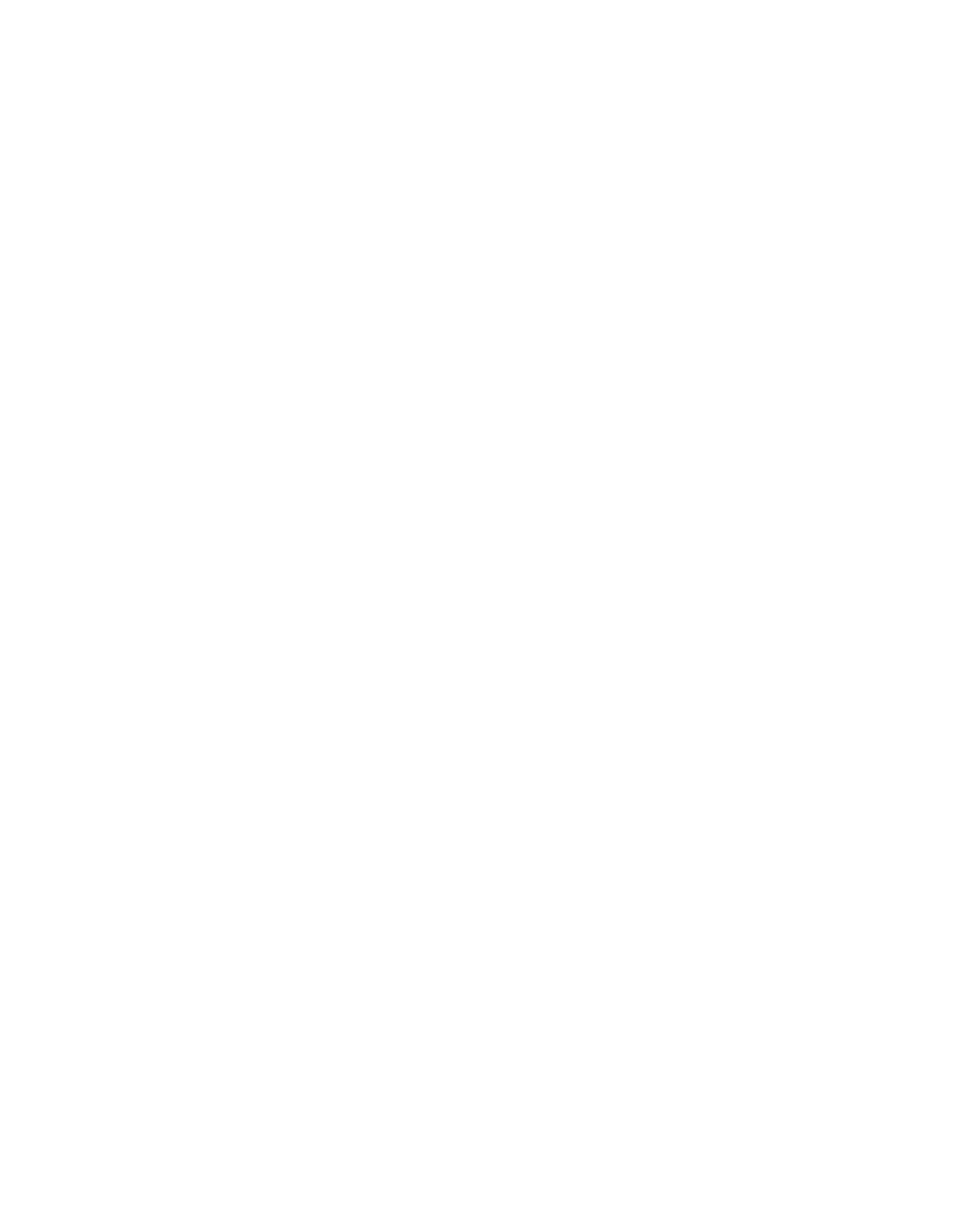# <span id="page-12-0"></span>**1. Introduction**

Research under this activity follows on the work done under DWPR Grant #

R11SF80835. [Figure 1](#page-12-2) shows the solar still used in Phase I. That activity conducted preliminary testing of the Suns River Solar Desalination process and identified several areas for further exploration and testing. The major shift in design equipment was changing from a single large structure to modular structures designed and sized to facilitate mass production and multi-modal container shipping. The new design incorporated several process improvements along with the change in size and shape.

Phase II operations of the modular Solar Stills at BGNDRF had several key goals:

<span id="page-12-2"></span>

**Figure 1. The single 37 square meter Solar Still (Phase I design).**

- 1. Test and optimize the modular design of the solar still
- 2. Stabilize operations to minimize operator attention required
- 3. Optimize recovery and thermal performance of the Second Effect night operations.
- 4. Reduce the concentrate from the evaporation floor circulation and evaporation to dry salt.

# <span id="page-12-1"></span>**2. Conceptual Design**

The revised design features a series of 5.5-square-meter modules built as two independent 2.75-square-meter halves. The physical dimensions permit loading in standard shipping containers (storing 16 to 18 modules in each container). The modules are built with a double layer of glass for solar power transmission and the cooling tubing is installed directly beneath the evaporation floor. Openings at the top and bottom of the evaporation floor facilitate solar generated hot, humid air rising up the sloped evaporation floor. The water cooled tubes establish a denser, colder air mass below. The combined effect is an internal, natural circulation within the module which enhances both evaporation from the salt solution on top and condensation of distillate below. The result is a compact, sturdy structure housing the entire process in a shape around 15 inches deep by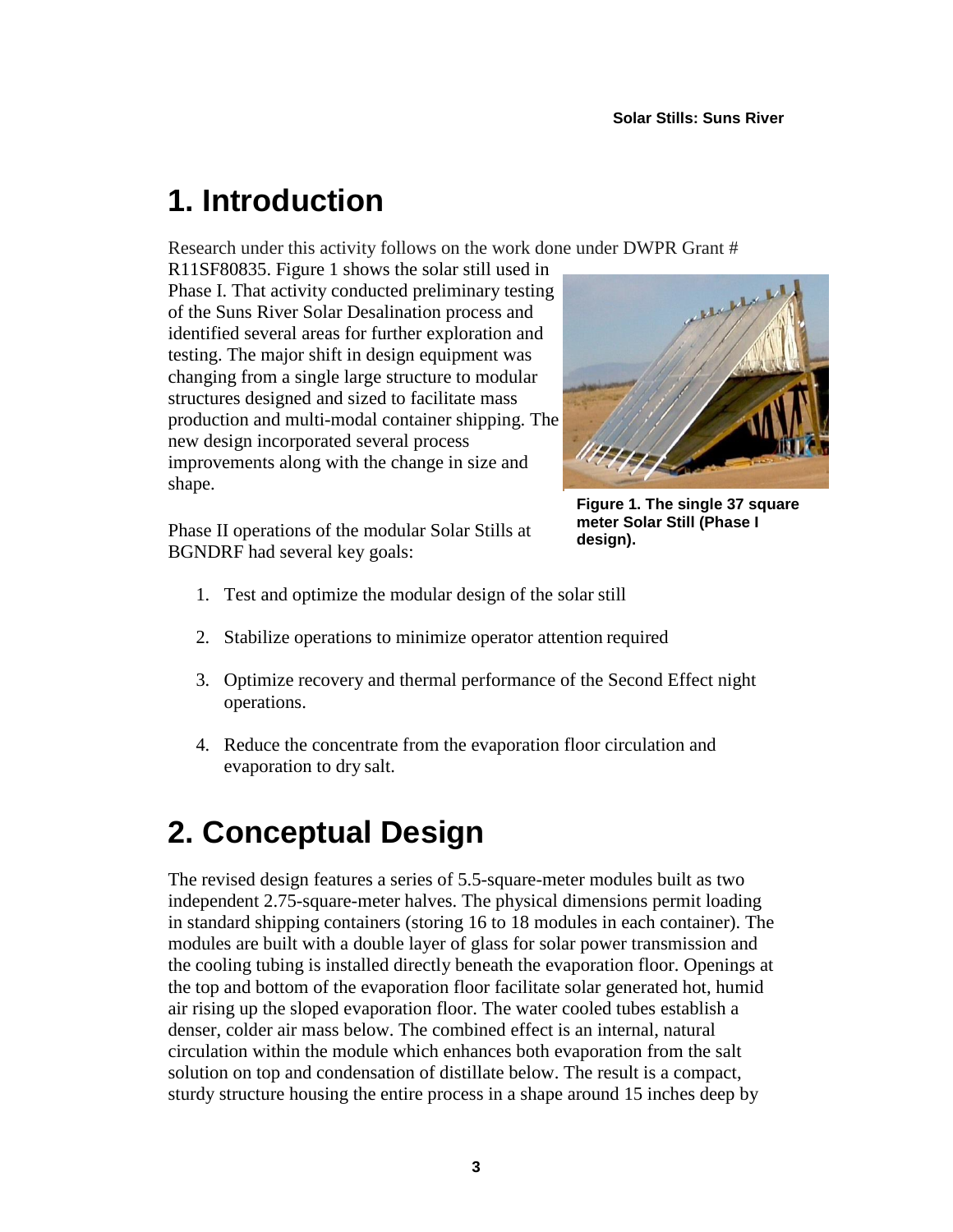96 inches wide by 105 inches tall [\(Figure 2\)](#page-13-2).



**Figure 2. Two 5.5 square meter modules at left and the 12 square meter by 1 meter deep Second Effect at right.**

<span id="page-13-2"></span>The solar stills' modular design also opens the possibility of desert food gardening with stills configured in a pergola roof design to create a partially shaded space below. The combination of distillate production and shaded ground space can yield a food garden from a space of desert and some salt water. This design provides both the needed shade and water (Figure 3).



**Figure 3. Artist sketch demonstrates the desert food garden concept.**

## <span id="page-13-0"></span>**2.1. Equipment and Methods**

#### <span id="page-13-1"></span>**2.1.1. Overview:**

The basic design change from a single large structure to modules based on mass manufacturing and shipping yields a much more marketable product at less expense. The basic module, shown below, incorporates double pane glass to reduce condensation on the inner glass, evaporation floor treatment to maximize area for the thin film and cooling tubing looped in the space below the evaporation floor. The module uses "sandwich structural composite" construction using sheet metal and the thermal insulation eliminating heavy structural members. With this lightweight construction the principal weight of the module is glass (around 175 pounds for a single module). [Figure 4](#page-14-1) shows the schematic for the solar still.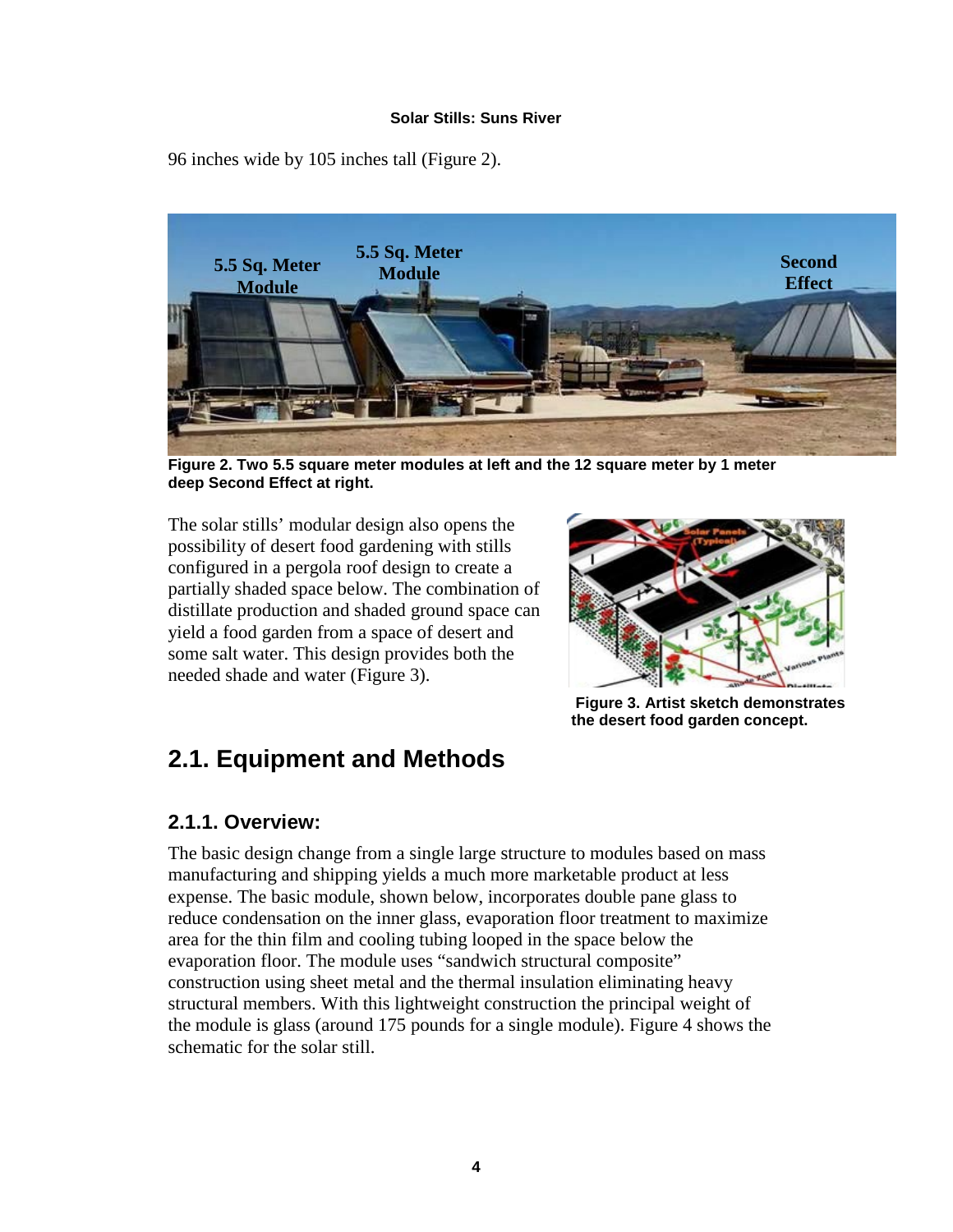

<span id="page-14-1"></span><span id="page-14-0"></span>**Figure 4. KII/Suns River solar still schematic.**

### **2.1.2. Equipment Design**

The module is constructed with insulation on the bottom and all sides (shown in brown in [Figure 4.](#page-14-1) The double pane glass admits solar energy, which is absorbed on the black evaporation floor. The floor is covered with a black wick material and has a thin film of brine recirculating by flowing down the slope. The hot water vapor generated flows up the slope between the evaporation floor and the inner glass. The space under the evaporation floor contains coils of tubing supplied from the bottom with cooling water. As shown by the blue arrows, the colder air flows down condensing distillate for collection. This establishes a natural circulation removing the hot water as it is generated and condensing it in the underside downflow. The process is similar to a natural weather system. Module configuration can be as a single 2.75 square meter module or built as a pair with 5.5 square meter surface for convenience of manufacturing and transport.

The Suns River Second Effect is essentially a classic Solar Still with a large greenhouse placed over a pool of salt water. A key difference, however, is the water in the large pool enters the space already hot: 20 to 40 °F above ambient temperature. At night when the desert ambient temperature drops another 30 to 40 °F, the Second Effect thermal drive goes up to above 60 °F and production rises significantly. Adding a pump circulating the pool inventory and fan(s)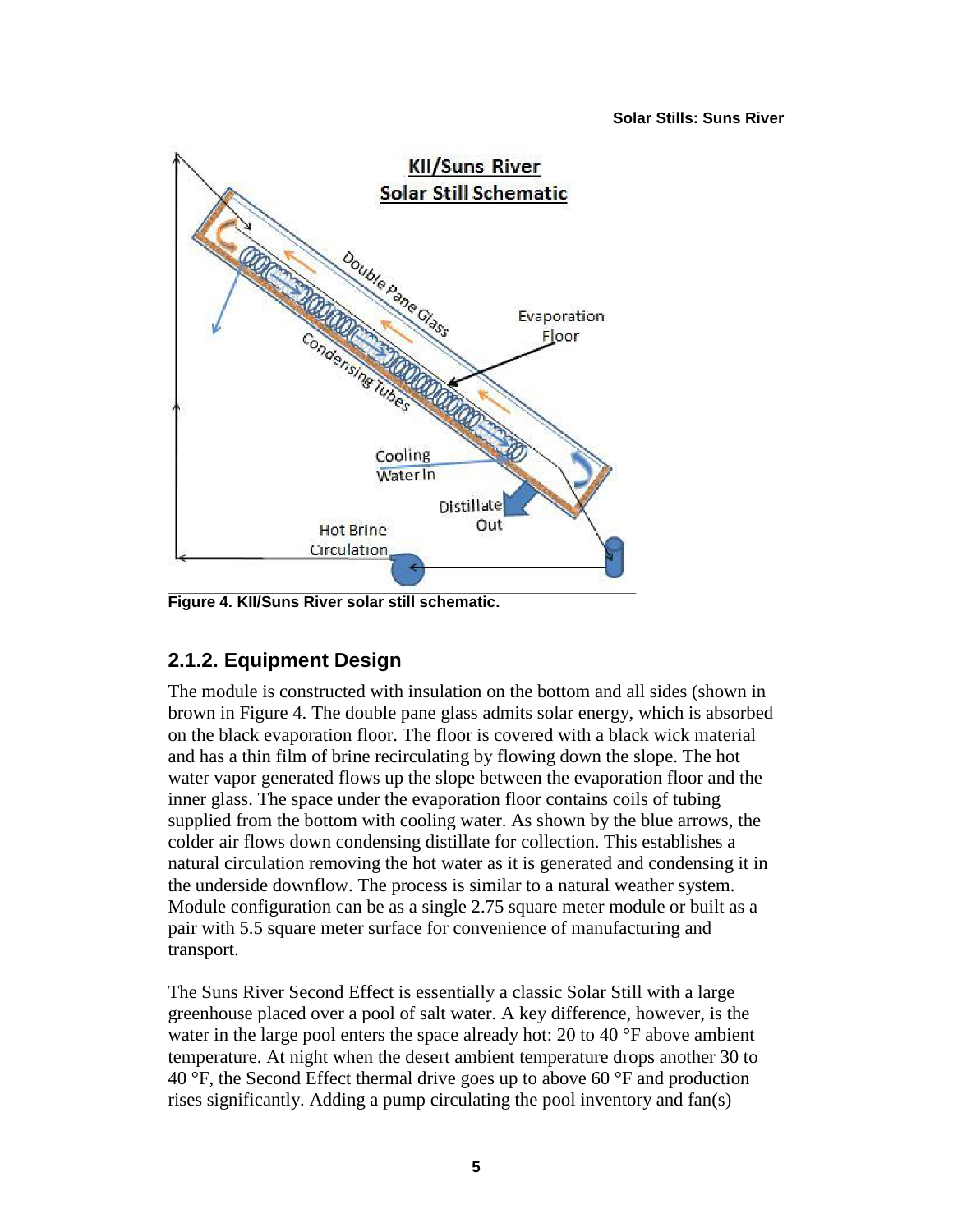circulating the internal environment assures recovery. This arrangement both increases distillate production and, by dawn, brings the pool temperature to within 5 to 10 °F of the nighttime low temperature. At dawn, this water is pumped to the Cooling Water Tank for use as cooling water for the next day. Well water is added to the Cooling Water Tank to make up for distillate production and for brine sent to the Evaporation Pan [\(Figure 5\)](#page-15-0).



#### <span id="page-15-0"></span>**Figure 5. Solar still process schematic.**

The Evaporation Pans are shallow large pans for receiving concentrated brine from the Module Floor Circulation. The concentrated brine depth is established at a low level  $(1/2)$  to  $(1/2)$  inches) so that the liquid component of the concentrate is evaporated leaving dry salt within 2 to 3 days. In a user installation, multiple pans would be available so that there would always be a pan with a dry salt layer to receive new brine. The amount of dissolved solids removed with the concentrate equals the amount coming in with the feed water. The dried salt can either be sequestered in place in solid form or sold for mineral **Figure 6. A small pan with** 



**salt deposit from concentrated brine after two days drying time.**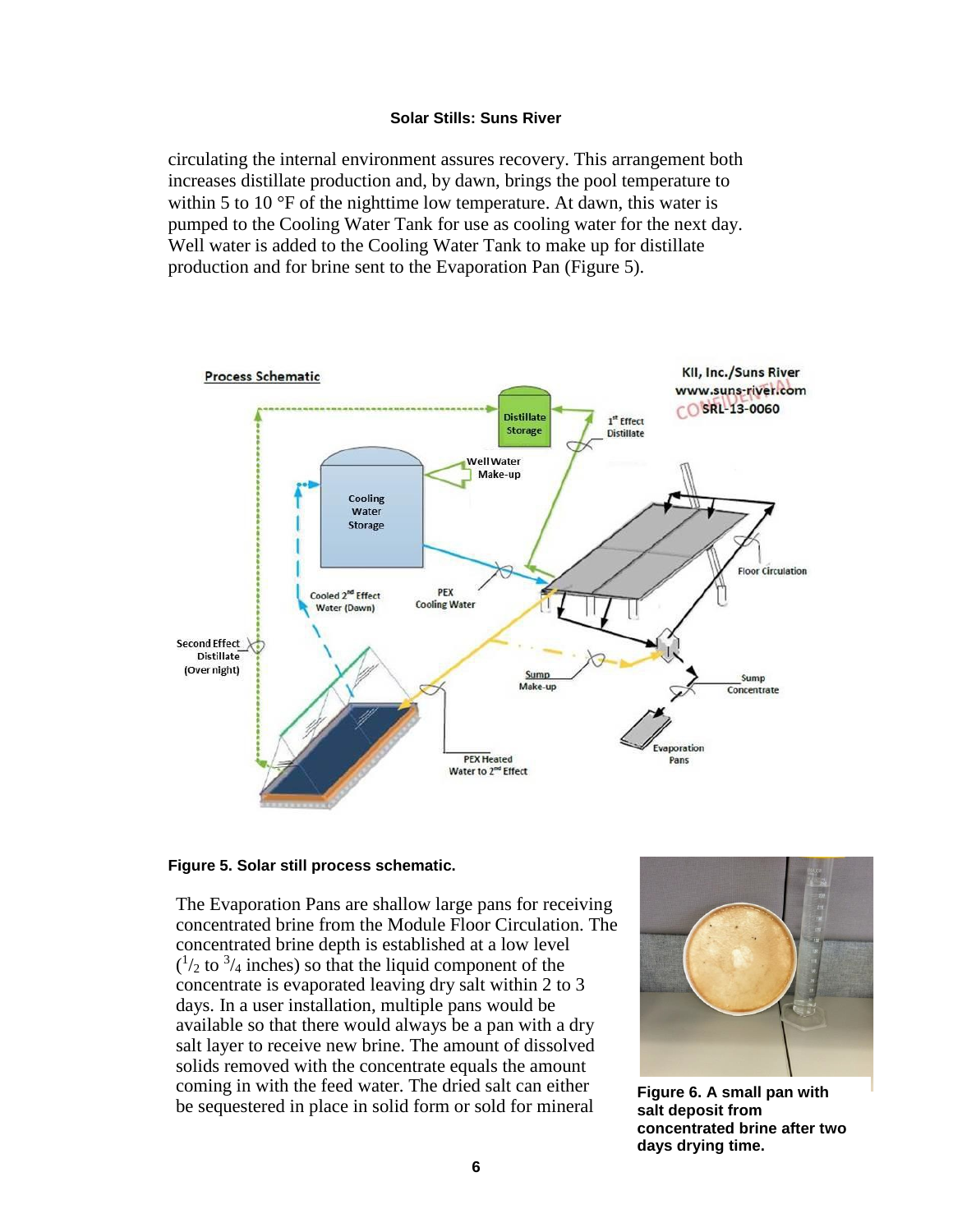<span id="page-16-0"></span>content. The only net products are distilled water and sun-dried salt.

## **2.2. Project Testing**

Alamogordo experienced monsoon storms nearly every day in August and the average humidity in September was higher than August. Several of the operations testing plans, delayed by the weather, had to be dropped when operations were suspended due to the approaching *Securing Water for Food Desal Prize*. However, most all of the key tests got at least limited runs and the design advanced.

## <span id="page-16-1"></span>**3. Discussion of Results**

We tested operations using Module #1 (5.5 square meters  $[m^2]$ ) from December through April 2014, adding Module  $#2 (5.5 m^2)$  in early May and Module  $#3$  in early July. Module #3 performance was a 7% improvement over Module #1 in kwh/liter (1.29 vs 1.39).

Modules #1 and #2 were outfitted with timers and controls and operated around the clock from June 20 through July 3. This is the longest continuous run to date. There was some cloud cover during the period, especially in early July. Production ranged from 51 liters per day (4.6 liters per square meter [liters/m<sup>2</sup>]) to 105 liters per day (9.5 liters/m<sup>2</sup>). Total production for the run was approximately 910 liters (240 gallons), with average daily production of 70 liters.

[Table 1](#page-17-0) is a sample of operation data from one 24-hour period during the 13-day run. The total production of 105 liters in 24 hours is among the higher production days and there was only minor cloud interference.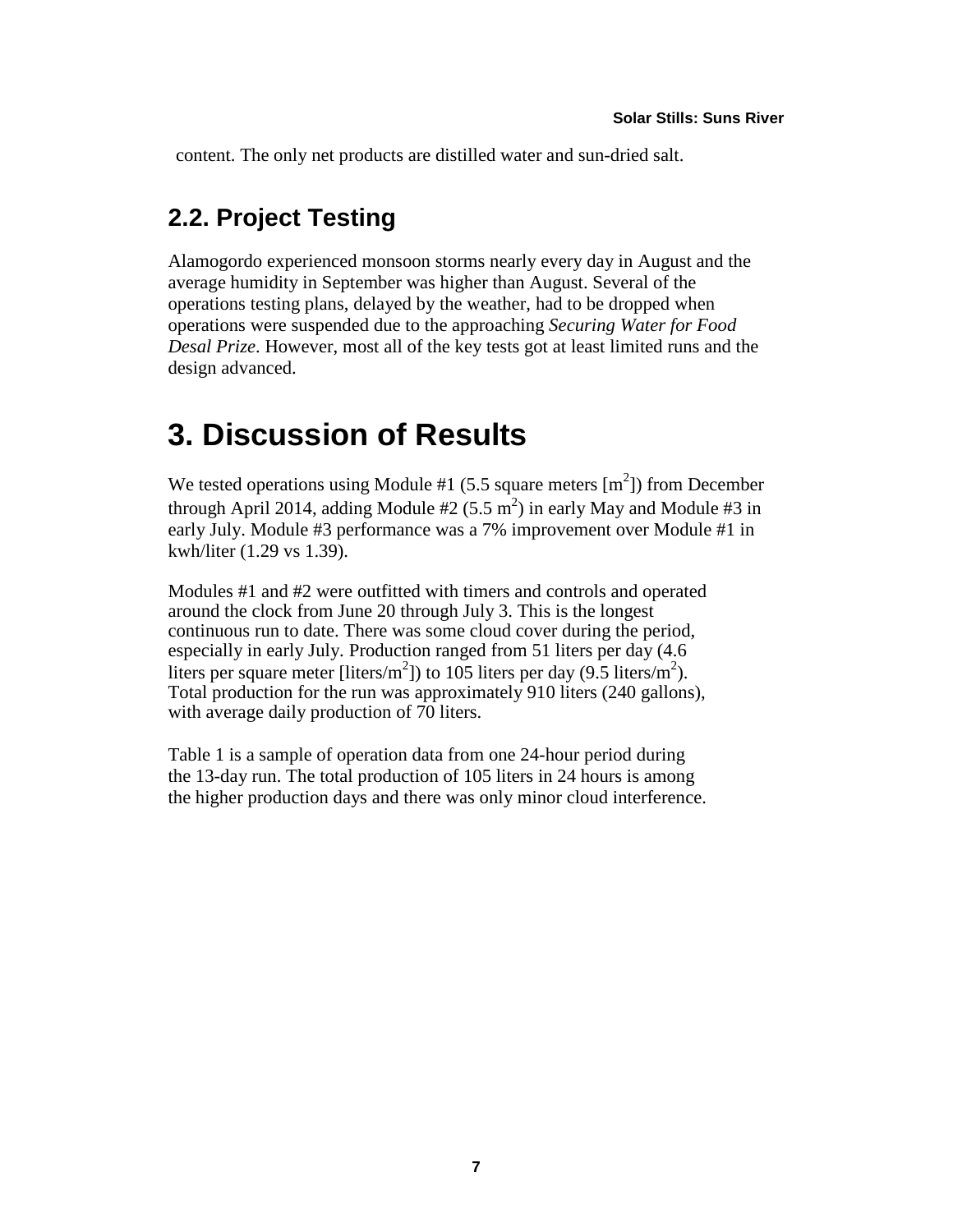| 700<br>Clear<br>Wdy<br>79.6<br>103<br>99.2<br>102<br>74<br>930<br>Clear<br>550<br>0.35<br>0.13<br>0.25<br>Brz<br>83<br>Clear<br>1000<br>115.3<br>133.4<br>111<br>102<br>Brz<br>103<br>124<br>109.2<br>105<br>101<br>87<br>1100<br>Clear:<br>128<br>99<br>127<br>1.63<br>1.52<br>1.43<br>112<br>118<br>113<br>123<br>116<br>l Brzi<br>106<br>125<br>1200<br>Clear:<br>94<br>131<br>118<br>118<br>Si br<br>109<br>123<br>11.3<br>97<br>134<br>137<br>139<br>4,34<br>125<br>122<br>73.9<br>1300<br>Clear:<br>168.3<br>101 149.5<br>2.8<br>130<br>115.2<br>41<br>15.1<br>calm<br>129<br>96<br>140<br>131<br>137<br>122<br>1400<br>Si br<br>117.5<br>151.6<br>20.8<br>Clear:<br>169.5<br>68<br>99.5<br>136<br>121<br>1500<br>VSBr<br>170 116.8<br>139<br>26.5<br>132<br>130<br>69<br>Clear<br>145<br>PC<br>124<br>87<br>1600<br>99<br>134<br>146.7<br>136<br>8.25<br>5.21<br>8.13<br>131<br>131<br>VSBr<br>139<br>7.67<br>30.2<br>132<br>700 25-Jun Clear<br>80.4<br>78.6<br>5.93<br>86.2<br>86<br>86<br>calm<br>75.<br>9.62<br>8.94<br>71.8<br>37<br>97.8<br>8.94 | Notes: Total Production 105 liters, 11 square meters, 9.5 liters/m2, 78.1 kwh, 1.34 liters/kwh | 4 |  | <b>AND</b> |  | Temperatures, Degrees F |  |  |  | Distillate Make, liters |  | Degrees F | Temperatures, |  | W/m <sup>2</sup><br>AV. |
|---------------------------------------------------------------------------------------------------------------------------------------------------------------------------------------------------------------------------------------------------------------------------------------------------------------------------------------------------------------------------------------------------------------------------------------------------------------------------------------------------------------------------------------------------------------------------------------------------------------------------------------------------------------------------------------------------------------------------------------------------------------------------------------------------------------------------------------------------------------------------------------------------------------------------------------------------------------------------------------------------------------------------------------------------------------|------------------------------------------------------------------------------------------------|---|--|------------|--|-------------------------|--|--|--|-------------------------|--|-----------|---------------|--|-------------------------|
|                                                                                                                                                                                                                                                                                                                                                                                                                                                                                                                                                                                                                                                                                                                                                                                                                                                                                                                                                                                                                                                               |                                                                                                |   |  |            |  |                         |  |  |  |                         |  |           |               |  |                         |
|                                                                                                                                                                                                                                                                                                                                                                                                                                                                                                                                                                                                                                                                                                                                                                                                                                                                                                                                                                                                                                                               |                                                                                                |   |  |            |  |                         |  |  |  |                         |  |           |               |  | 0.70                    |
|                                                                                                                                                                                                                                                                                                                                                                                                                                                                                                                                                                                                                                                                                                                                                                                                                                                                                                                                                                                                                                                               |                                                                                                |   |  |            |  |                         |  |  |  |                         |  |           |               |  | 110                     |
|                                                                                                                                                                                                                                                                                                                                                                                                                                                                                                                                                                                                                                                                                                                                                                                                                                                                                                                                                                                                                                                               |                                                                                                |   |  |            |  |                         |  |  |  |                         |  |           |               |  | 1.69                    |
|                                                                                                                                                                                                                                                                                                                                                                                                                                                                                                                                                                                                                                                                                                                                                                                                                                                                                                                                                                                                                                                               |                                                                                                |   |  |            |  |                         |  |  |  |                         |  |           |               |  | 2.48                    |
|                                                                                                                                                                                                                                                                                                                                                                                                                                                                                                                                                                                                                                                                                                                                                                                                                                                                                                                                                                                                                                                               |                                                                                                |   |  |            |  |                         |  |  |  |                         |  |           |               |  | 3.40                    |
|                                                                                                                                                                                                                                                                                                                                                                                                                                                                                                                                                                                                                                                                                                                                                                                                                                                                                                                                                                                                                                                               |                                                                                                |   |  |            |  |                         |  |  |  |                         |  |           |               |  | 4.40                    |
|                                                                                                                                                                                                                                                                                                                                                                                                                                                                                                                                                                                                                                                                                                                                                                                                                                                                                                                                                                                                                                                               |                                                                                                |   |  |            |  |                         |  |  |  |                         |  |           |               |  | 5.08                    |
|                                                                                                                                                                                                                                                                                                                                                                                                                                                                                                                                                                                                                                                                                                                                                                                                                                                                                                                                                                                                                                                               |                                                                                                |   |  |            |  |                         |  |  |  |                         |  |           |               |  | 5.84                    |
|                                                                                                                                                                                                                                                                                                                                                                                                                                                                                                                                                                                                                                                                                                                                                                                                                                                                                                                                                                                                                                                               |                                                                                                |   |  |            |  |                         |  |  |  |                         |  |           |               |  | 7.10                    |
|                                                                                                                                                                                                                                                                                                                                                                                                                                                                                                                                                                                                                                                                                                                                                                                                                                                                                                                                                                                                                                                               |                                                                                                |   |  |            |  |                         |  |  |  |                         |  |           |               |  |                         |

<span id="page-17-0"></span>**Table 1. Sample Logsheet**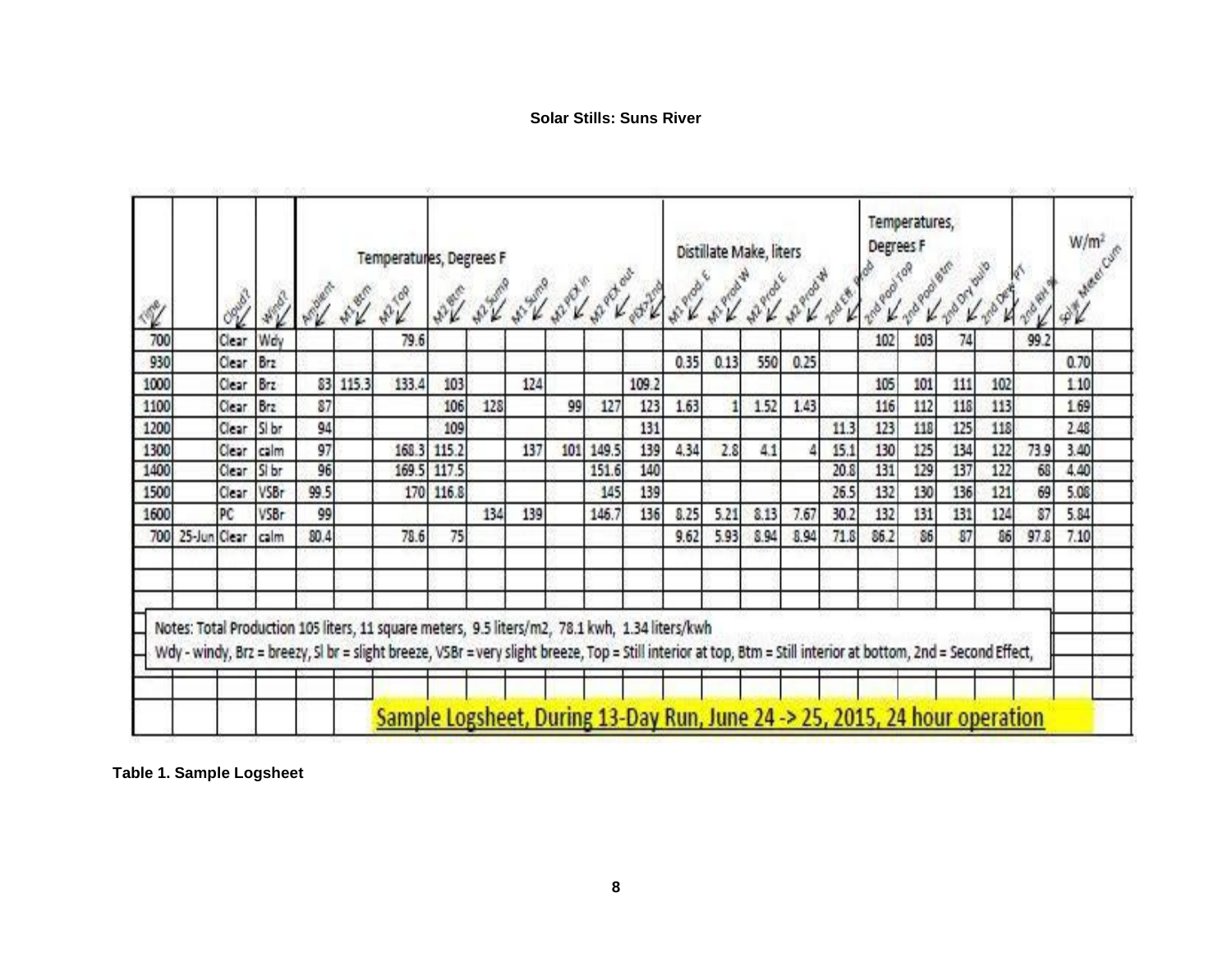UTEP graduate student, Houman Azari, used data from the August 28 2015 run of Module #3 to analyze the Suns River Still in detail. Data from that run is in his Master's Thesis in the Appendix. Mr. Azari found that the solar still's First Effect captured 83% of the incoming solar energy as heat in the cross-linked polyethylene (PEX) cooling water system while the theoretical energy requirement for the production of distillate required 56% of that energy [\(Figure](#page-18-0)  [7\)](#page-18-0). The plot below is of that run showing the liters of distillate production for each half hour.



<span id="page-18-0"></span>**Figure 7. Liters of distillate production for each half hour on August 28, 2014,**

Mr. Azari also found that 86% of the heat loss from the process is from the glass window and this is an area for future improvement in the design.

Early operations of the Second Effect indicated that there was some room for improvement in both distillate production and pool cooling. A small version of the Second Effect was built with triple the roof surface/pool surface ratio. Repeated tests indicated no improvement in performance with greater roof condensation area. We added an industrial vibrator to the existing Second Effect and used it to clear droplets off the clear roof interior periodically. While the results were visually dramatic, there was no discernable impact on productivity so use of the vibrator was suspended.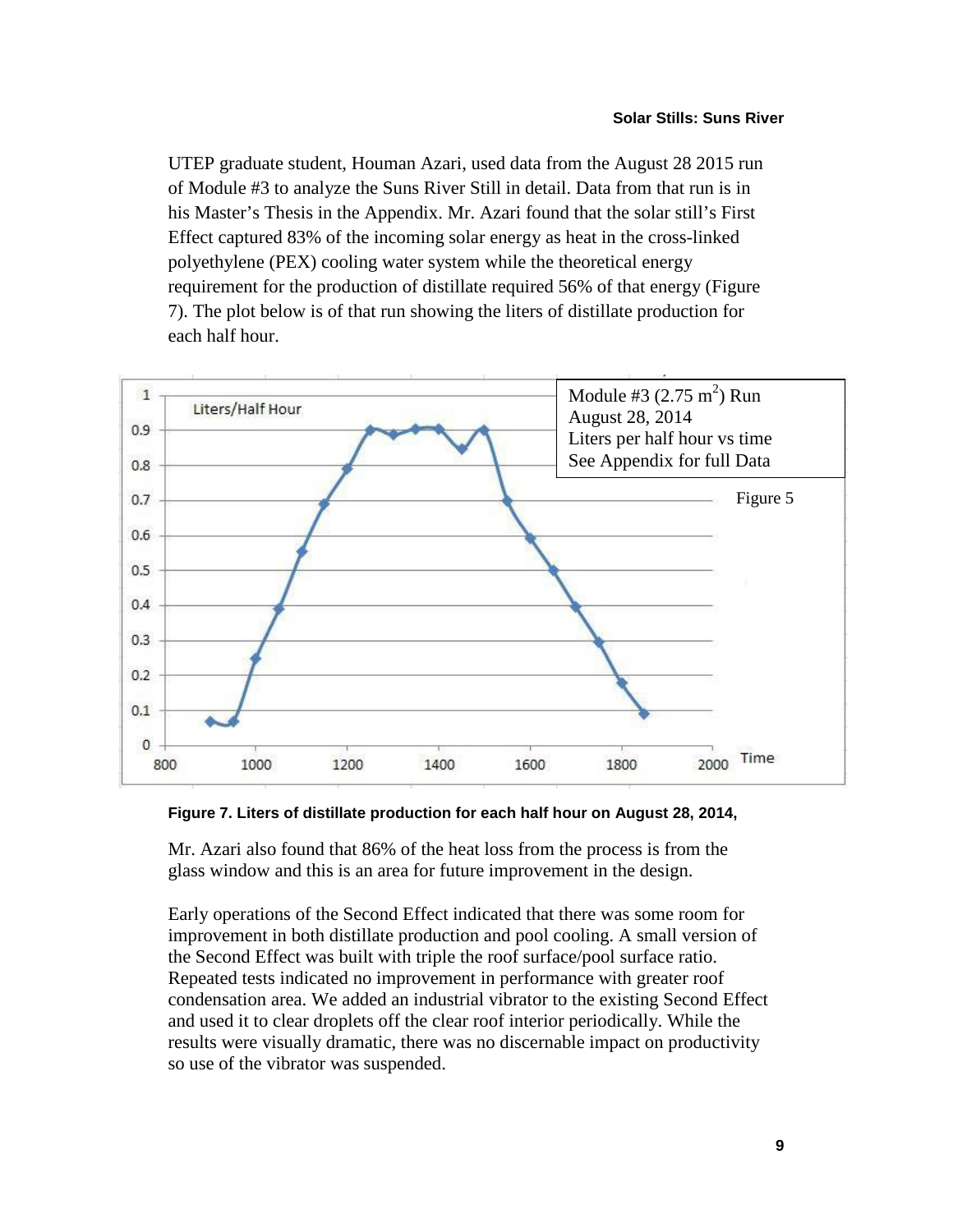Addressing the internal air and water dynamic, a circulating fan was added inside the Second Effect. Additionally a small submersible pump was outfitted to circulate the pool inventory. These latter changes yielded the results we sought: the Second Effect produced 6.2 liters/ $m^2$  based on First Effect area. With Module #3 production at 4 liters/m<sup>2</sup> and the Second Effect adding 6.2 liters/m<sup>2</sup>, total production was 10.2 liters/ $m^2$ .

In the final run during October, the two halves of Module #2 were piped with the PEX cooling water in series. That hot water was routed as cooling water to Module #3. The result was a total rise in cooling water temperature of 32 °F. Distillate production remained the same for both sides of Module #2 and decreased by 17% in Module #3 reflecting the hotter condensing water. Mr. Azari's thesis calculations show that a hypothetical fifth stage in such a series would lose about 25% in distillate production (Appendix).

# <span id="page-19-0"></span>**4. Conclusions and Recommendations**

## <span id="page-19-1"></span>**4.1. Conclusions**

- 1) The updated Suns River Solar Still provides the ability to recover distillate from heated cooling water at night—thus regenerating the next day's cooling water.
- 2) The operation is simple, upkeep is nominal.
- 3) Adapting the Second Effect with a circulating pump and internal fan is a marked improvement in equipment performance and the design; however this would also add capital cost and would consume solar energy.
- 4) Concentration of the evaporation floor circulation to high levels to create brine for evaporation to dry salt is a key addition to the process and eliminates any brine waste. The dry salt can be sequestered onsite or sold for mineral value.

## <span id="page-19-2"></span>**4.2. Recommendations**

1) Heat loss through the glass needs to be reduced heat loss. Investigate using Low-E glass and vacuum insulation between the two glass layers to lessen heat loss through the glass.